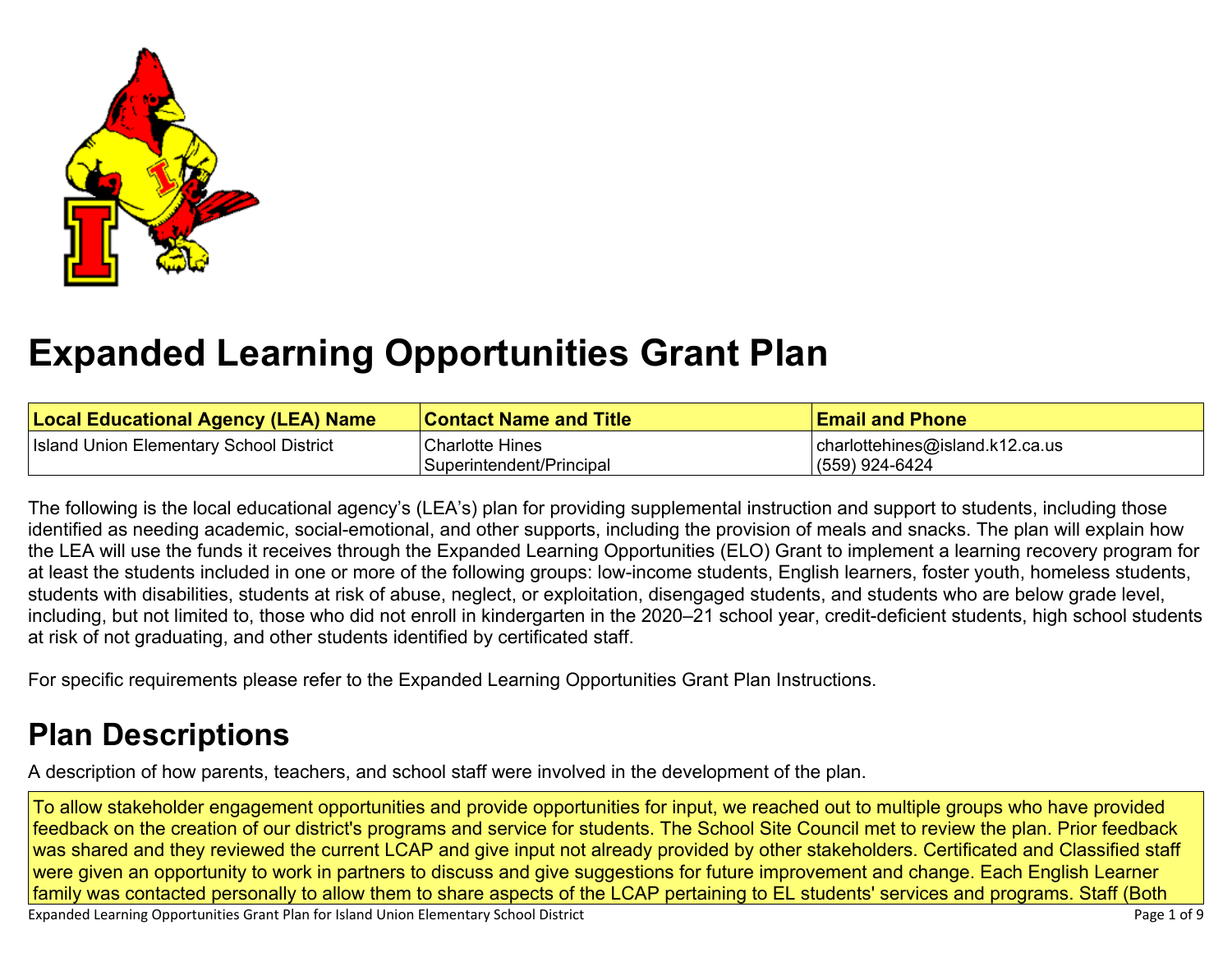bargaining units), students (TK-2 and 3rd-8th), as well as parents were given an online anonymous survey. The survey results as well as the given input from the meetings held were presented to the school board on two separate occasions explaining to them the process of the document's creation. This process creates transparency of how goals, actions, and expenditures are tied to student progress and outcomes.

The Parents, School Site Council, both Bargaining Units as well as staff, students and the IUESD School Board of Trustees all shared needs for and the desire to increase services. The District needs assessment, including the California School Dashboard, local formative and summative assessments, along with input from the teachers and parents, indicate that the following supplemental instruction and support strategies will be identified for IUESD students:

1. Extending instructional learning time in addition to what is required for the school year by increasing the number of instructional days or minutes provided during the school year, providing summer school or intersessional instructional programs, or taking any other action that increases the amount of instructional time or services provided to students based on their learning needs. Maintain or expand programs and services for students, especially students who are low-income, English learners, and /or foster youth.

2. Accelerating progress to close learning gaps through the implementation, expansion, or enhancement of learning supports including, but not limited to, any of the following:

a. Tutoring or other one-on-one or small group learning supports provided by certificated or classified staff.

b. Learning recovery programs and materials designed to accelerate student academic proficiency or English language proficiency, or both. c. Educator training, for both certificated and classified staff, in accelerated learning strategies and effectively addressing learning gaps, including training in facilitating quality and engaging learning opportunities for all students.

3. Integrated student supports to address other barriers to learning, such as the provision of health, counseling, or mental health services, access to school meal programs, before and after school programs, or programs to address student trauma and social-emotional learning, or referrals for support for family or students needs.

6. Additional academic services for students, such as diagnostic progress monitoring, and benchmark assessments of student learning.

7. Training for school staff on strategies, including trauma-informed practices, to engage students and families in addressing students' socialemotional health needs and academic needs.

Note that strategy #5 is not indicated because the district does not have any high schools. Strategy #4 is not indicated because students have internet access at home and at school. Families without access to the internet are provided with a wifi hotspot by the district.

These specific needs will be supported within the above strategies:

- Maintain or expand programs and services for students, especially students who are low-income, English learners, and /or foster youth.
- Continue to provide services and programs that support student' social/emotional health and well-being.
- Provide outreach, training, and support for parents in parenting skills and strategies that support the social/emotional well-being of their children.
- Continue to provide training for teachers and staff in supporting students' social and emotional health.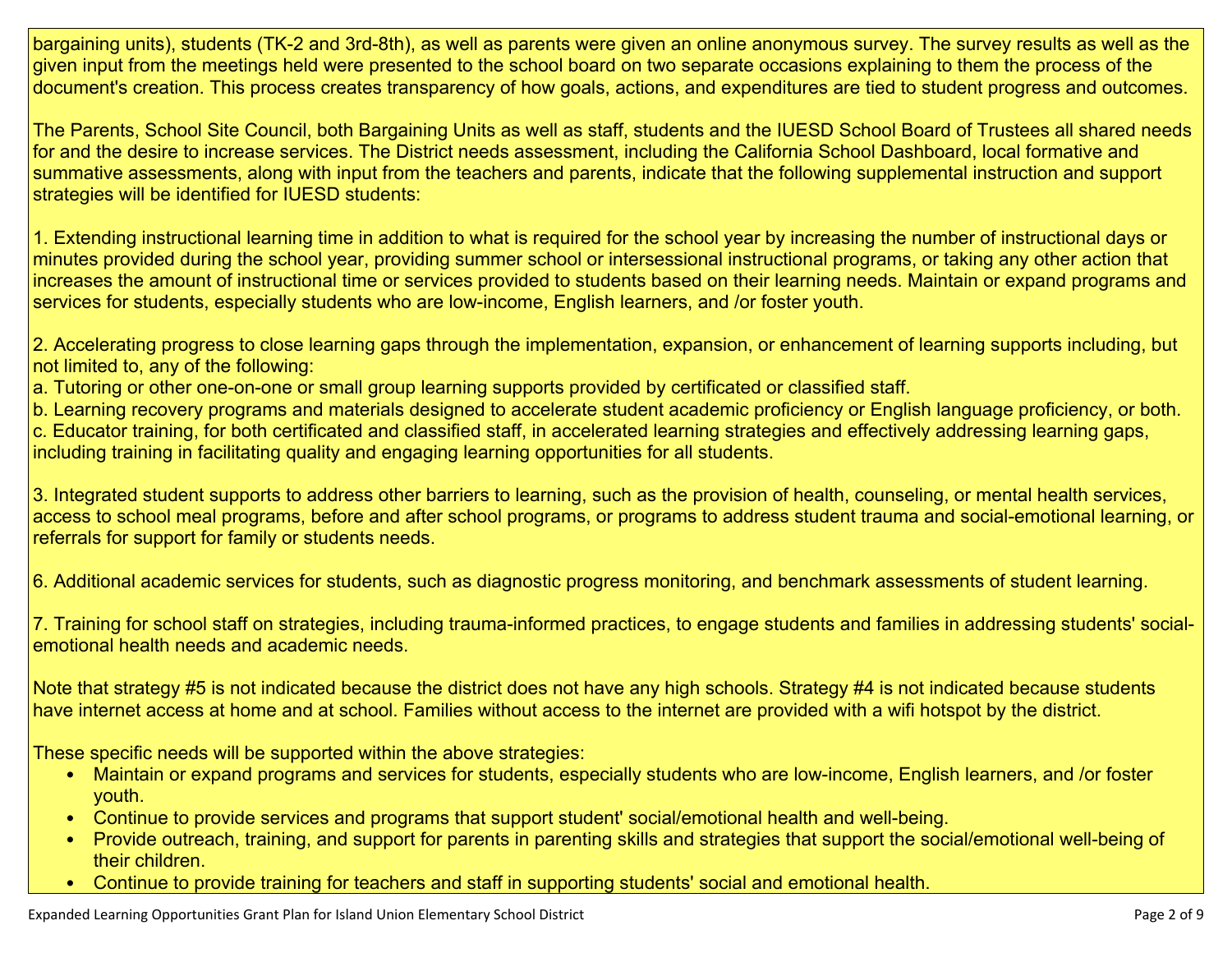- Increase services for at risk students and/or student groups including after school tutoring and summer enrichment programs.
- Support parent awareness of available interventions, enrichment and support using Dojo, the district website, and other communication tools, ensuring families can make use of available resources.

[A description of how students will be identified and the needs of students will be assessed.](#page-7-2)

Student in need of academic, social -emotional, and other integrated student supports will be identified using a variety of tools. For academic support including summer and after school tutoring, results form the district's formative and summative assessments in ELA and Math, students' instructional reading levels, along with teacher and school site principal input will be used to identify students in need of additional services. For students needing additional social/emotional support, social-emotional survey as a pre and post, school attendance and discipline date along with input from teachers, school counselors, administration, and staff will be used to identify students. The use of these assessment tools will be ongoing. New students may be added to the groups of identified students throughout the year. Students making significant progress may be exited. Students will be assessed with district and school site formative assessments regularly to monitor their progress. Additionally students who are low-income, English learners, foster youth, homeless, students at risk of neglect or abuse, disengaged students, students below grade level, and students with disabilities will be given priority for receiving services.

[A description of how parents and guardians of students will be informed of the opportunities for supplemental instruction and support.](#page-7-3)

For academic and social/emotional support, families of students identified as requiring additional services (using the systems listed above) will be contacted by the school via written communication, phone, electronic communication (e.g. Dojo) or in-person. For summer meals, the district's communication tools include the district website, Dojo, and all call phone system to notify parents and families.(in English and Spanish)

[A description of the LEA's plan to provide supplemental instruction and support.](#page-7-4)

The district will provide supplemental instruction and support to students by:

1. Extending instructional learning time: The district will provide a robust after school tutoring during the grant period.. Credentialed teachers will provide intensive instruction/intervention to small groups (8 or fewer). The primary focus intensive reading (EBLI/ETSL/OG) and math but may also include instruction in additional content areas.

Students who are low-income, English learners, foster youth, homeless, students at risk of neglect or abuse, disengaged students, students below grade level, disengaged students, students below grade level, and students with disabilities will be provided services Monday, Tuesday, Thursday, Friday. Providing these opportunities as well as health and social support services during these ties when they would normally not be in school is an increase in services and an extension of instructional learning time.

2. Accelerating progress to close learning gaps through the implementation, expansion, or enhancement of learning supports. Our credentialed teacher, teacher on special assignment (TOSA), is trained in additional methodologies to support the instructional practice needs of our current instructors. The TOSA will provide in class, on the spot, training with the instructor, as well as train the instructor on best practices of utilizing data to target needed instruction. This progress monitoring will help pinpoint specific needs of students.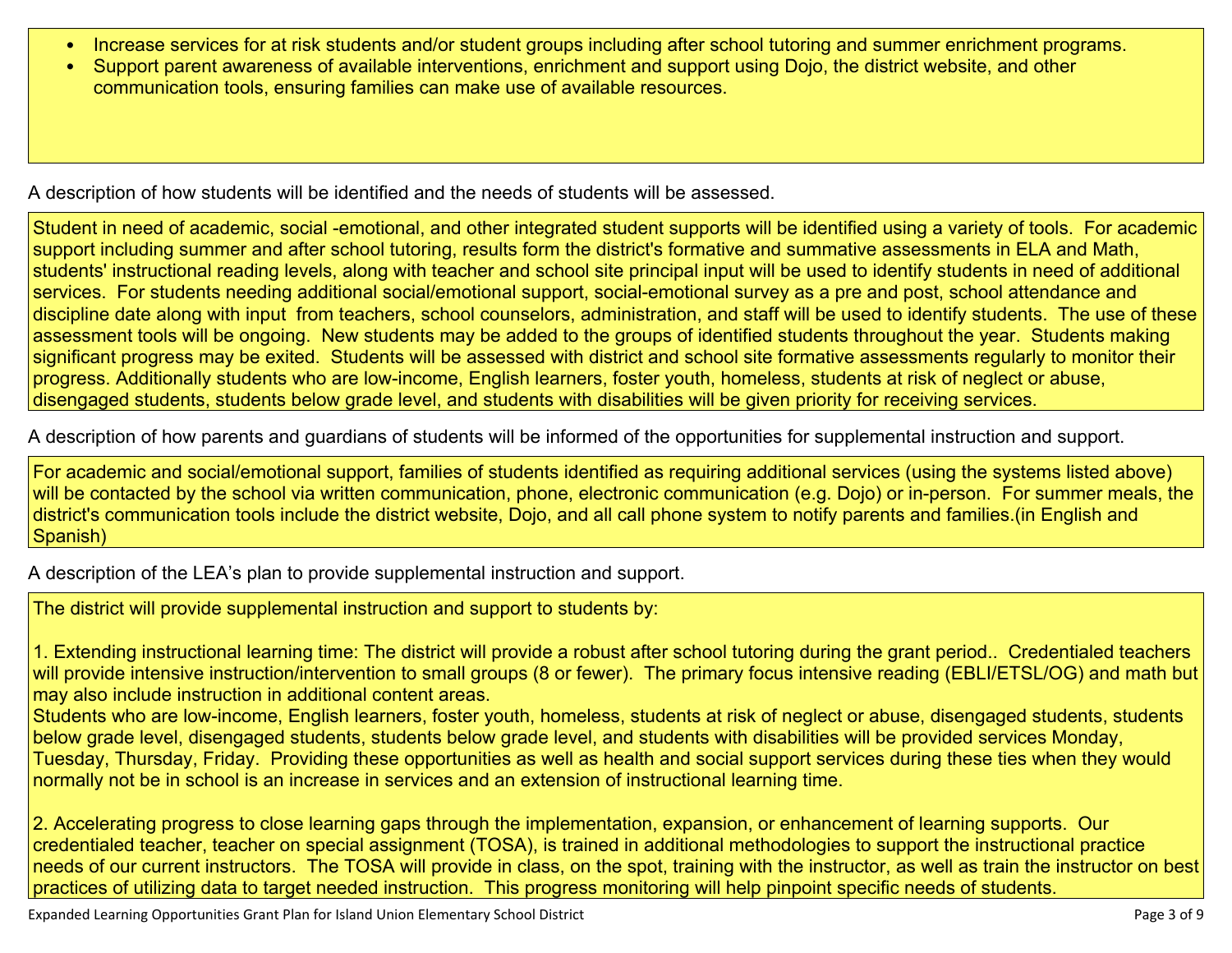3. Integrated student supports to address other barriers to learning. The district will provide two paraprofessionals trained in intensive reading programs(ETSL, OG) to support the students reading below grade level targeting their specific needs during intervention as well as after school tutoring Monday, Tuesday, Thursday and Friday. These groups will be small group (less than 6 students). The will additionally be able to provide support in ELA and Math and additional content areas.

6. Additional academic services for students. The TOSA will provide services such as diagnostic, progress monitoring using the district benchmark assessment data as well as independent reading level assessments to determine if/when new students may need intervention and/or after school tutoring. The TOSA will then consistently monitor the intervention students to verify they are making progress and change the course as needed. The TOSA will plan the targeted lessons and plan the intervention and tutoring for the targeted groups.

7. Training for school staff on strategies, including trauma-informed practices, to engage students and families in addressing students' socialemotional health and academic needs. The district will expand its team of psychologist, behavior aide, and counselor to provide needed support for students and staff. These team members will provide ongoing trauma-informed, and social-emotional health training with the certificated and classified staff so that they, too, are able to provide supportive strategies, as well as assisting with the implementation of the trained strategies with staff and students.

### **[Expenditure Plan](#page-8-0)**

The following table provides the LEA's expenditure plan for how it will use ELO Grant funds to support the supplemental instruction and support strategies being implemented by the LEA.

| <b>Supplemental Instruction and Support Strategies</b>                                                                     | <b>Planned Expenditures</b> | <b>Actual Expenditures</b> |
|----------------------------------------------------------------------------------------------------------------------------|-----------------------------|----------------------------|
| <b>Extending instructional learning time</b>                                                                               | \$27,136                    |                            |
| Accelerating progress to close learning gaps through the implementation, expansion,<br>or enhancement of learning supports | \$90,098                    |                            |
| Integrated student supports to address other barriers to learning                                                          | \$30,000                    |                            |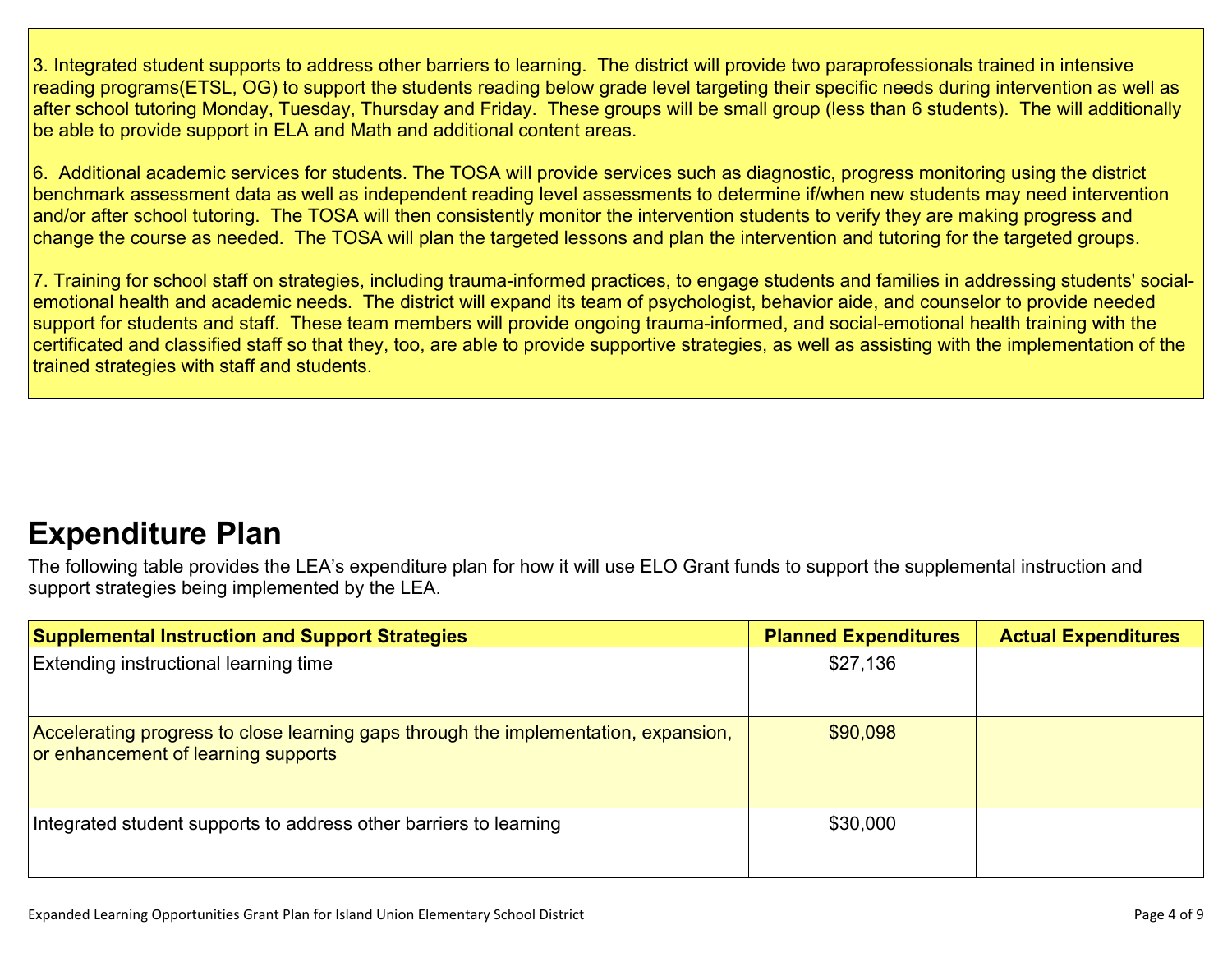| <b>Supplemental Instruction and Support Strategies</b>                                                                                                    | <b>Planned Expenditures</b> | <b>Actual Expenditures</b> |
|-----------------------------------------------------------------------------------------------------------------------------------------------------------|-----------------------------|----------------------------|
| Community learning hubs that provide students with access to technology, high-speed<br>internet, and other academic supports                              |                             |                            |
| Supports for credit deficient students to complete graduation or grade promotion<br>requirements and to increase or improve students' college eligibility |                             |                            |
| Additional academic services for students                                                                                                                 | \$65,861                    |                            |
| Training for school staff on strategies to engage students and families in addressing<br>students' social-emotional health and academic needs             | \$41,000                    |                            |
| <b>Total Funds to implement the Strategies</b>                                                                                                            | \$247,373                   |                            |

[A description of how ELO Grant funds are being coordinated with other federal Elementary and Secondary School Emergency Relief Funds](#page-8-1)  [received by the LEA.](#page-8-1)

The district will coordinate ELO funds with other funding sources to maximize and optimize the programs and services that students receive. Where practicable, employees that provide direct services to students who are newly hired with ELO funds, will be funded with alternated funding sources including, but not limited to ESSER after the ELO expires at the end of 2021-2022. This coordination will maintain the increased levels of direct services to students beyond the term of the ELO grant period. ESSER funds will be used to continue having a teacher on special assignment who will be spending half their day as an instructional coach to support teachers and the other half of the day as the intervention coordinator facilitating, supervising, and providing small group and one-on-one instruction. These two programs which include our robust after-hours tutoring sessions funded with the ELO work together to support student to mitigate learning loss that has occurred as a result of the COVID related school closures.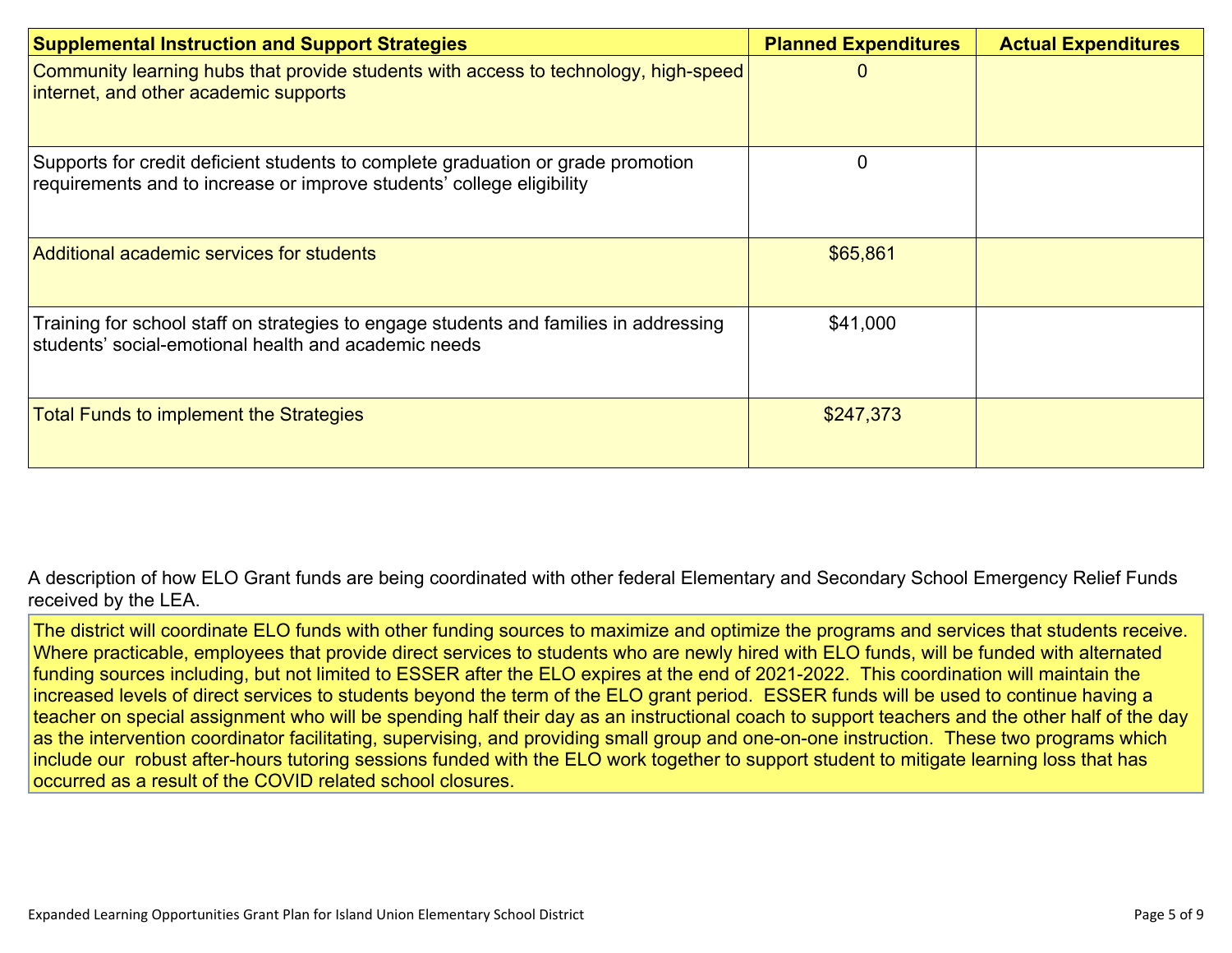### <span id="page-5-0"></span>**Expanded Learning Opportunities Grant Plan Instructions: Introduction**

The Expanded Learning Opportunities Grant Plan must be completed by school districts, county offices of education, or charter schools, collectively referred to as Local Educational Agencies (LEAs), that receive Expanded Learning Opportunities (ELO) Grant funds under California *Education Code* (*EC*) Section 43521(b). The plan must be adopted by the local governing board or body of the LEA at a public meeting on or before June 1, 2021, and must be submitted to the county office of education, the California Department of Education, or the chartering authority within five days of adoption, as applicable. The plan must be updated to include the actual expenditures by December 1, 2022.

*For technical assistance related to the completion of the Expanded Learning Opportunities Grant Plan, please contact [ELOGrants@cde.ca.gov](mailto:ELOGrants@cde.ca.gov).<mailto:lcff@cde.ca.gov>*

### **Instructions: Plan Requirements**

An LEA receiving ELO Grant funds under *EC* Section 43521(b) is required to implement a learning recovery program that, at a minimum, provides supplemental instruction, support for social and emotional well-being, and, to the maximum extent permissible under the guidelines of the United States Department of Agriculture, meals and snacks to, at a minimum, students who are included in one or more of the following groups:

- low-income.
- English learners,
- foster youth,
- homeless students.
- students with disabilities.
- students at risk of abuse, neglect, or exploitation,
- disengaged students, and
- students who are below grade level, including, but not limited to, those who did not enroll in kindergarten in the 2020–21 school year, creditdeficient students, high school students at risk of not graduating, and other students identified by certificated staff.

For purposes of this requirement

- "Supplemental instruction" means the instructional programs provided in addition to and complementary to the LEAs regular instructional programs, including services provided in accordance with an individualized education program (IEP).
- "Support" means interventions provided as a supplement to those regularly provided by the LEA, including services provided in accordance with an IEP, that are designed to meet students' needs for behavioral, social, emotional, and other integrated student supports, in order to enable students to engage in, and benefit from, the supplemental instruction being provided.
- "Students at risk of abuse, neglect, or exploitation" means students who are identified as being at risk of abuse, neglect, or exploitation in a written referral from a legal, medical, or social service agency, or emergency shelter.

*EC* Section 43522(b) identifies the seven supplemental instruction and support strategies listed below as the strategies that may be supported with ELO Grant funds and requires the LEA to use the funding only for any of these purposes. LEAs are not required to implement each supplemental instruction and support strategy; rather LEAs are to work collaboratively with their community partners to identify the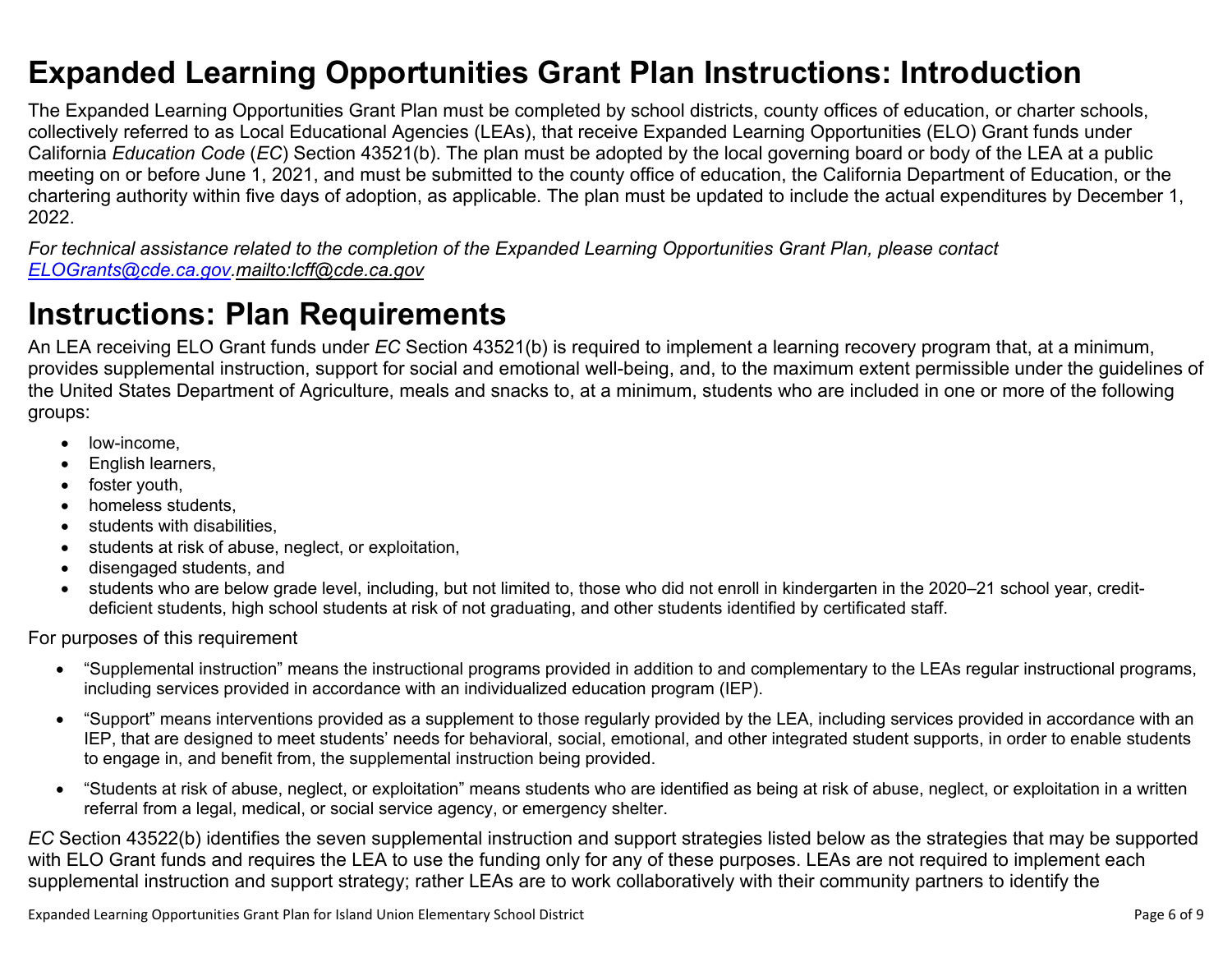supplemental instruction and support strategies that will be implemented. LEAs are encouraged to engage, plan, and collaborate on program operation with community partners and expanded learning programs, and to leverage existing behavioral health partnerships and Medi-Cal billing options in the design and implementation of the supplemental instruction and support strategies being provided (*EC* Section 43522[h]).

The seven supplemental instruction and support strategies are:

- 1. Extending instructional learning time in addition to what is required for the school year by increasing the number of instructional days or minutes provided during the school year, providing summer school or intersessional instructional programs, or taking any other action that increases the amount of instructional time or services provided to students based on their learning needs.
- 2. Accelerating progress to close learning gaps through the implementation, expansion, or enhancement of learning supports including, but not limited to, any of the following:
	- a. Tutoring or other one-on-one or small group learning supports provided by certificated or classified staff.
	- b. Learning recovery programs and materials designed to accelerate student academic proficiency or English language proficiency, or both.
	- c. Educator training, for both certificated and classified staff, in accelerated learning strategies and effectively addressing learning gaps, including training in facilitating quality and engaging learning opportunities for all students.
- 3. Integrated student supports to address other barriers to learning, such as the provision of health, counseling, or mental health services, access to school meal programs, before and after school programs, or programs to address student trauma and social-emotional learning, or referrals for support for family or student needs.
- 4. Community learning hubs that provide students with access to technology, high-speed internet, and other academic supports.
- 5. Supports for credit deficient students to complete graduation or grade promotion requirements and to increase or improve students' college eligibility.
- 6. Additional academic services for students, such as diagnostic, progress monitoring, and benchmark assessments of student learning.
- 7. Training for school staff on strategies, including trauma-informed practices, to engage students and families in addressing students' socialemotional health needs and academic needs.

As a reminder, *EC* Section 43522(g) requires that all services delivered to students with disabilities be delivered in accordance with an applicable IEP.

#### **Fiscal Requirements**

The following fiscal requirements are requirements of the ELO grant, but they are not addressed in this plan. Adherence to these requirements will be monitored through the annual audit process.

- The LEA must use at least 85 percent (85%) of its apportionment for expenditures related to providing in-person services in any of the seven purposes described above.
- The LEA must use at least 10 percent (10%) of the funding that is received based on LCFF entitlement to hire paraprofessionals to provide supplemental instruction and support through the duration of this program, with a priority for full-time paraprofessionals. The supplemental instruction and support provided by the paraprofessionals must be prioritized for English learners and students with disabilities. Funds expended to hire paraprofessionals count towards the LEAs requirement to spend at least 85% of its apportionment to provide in-person services.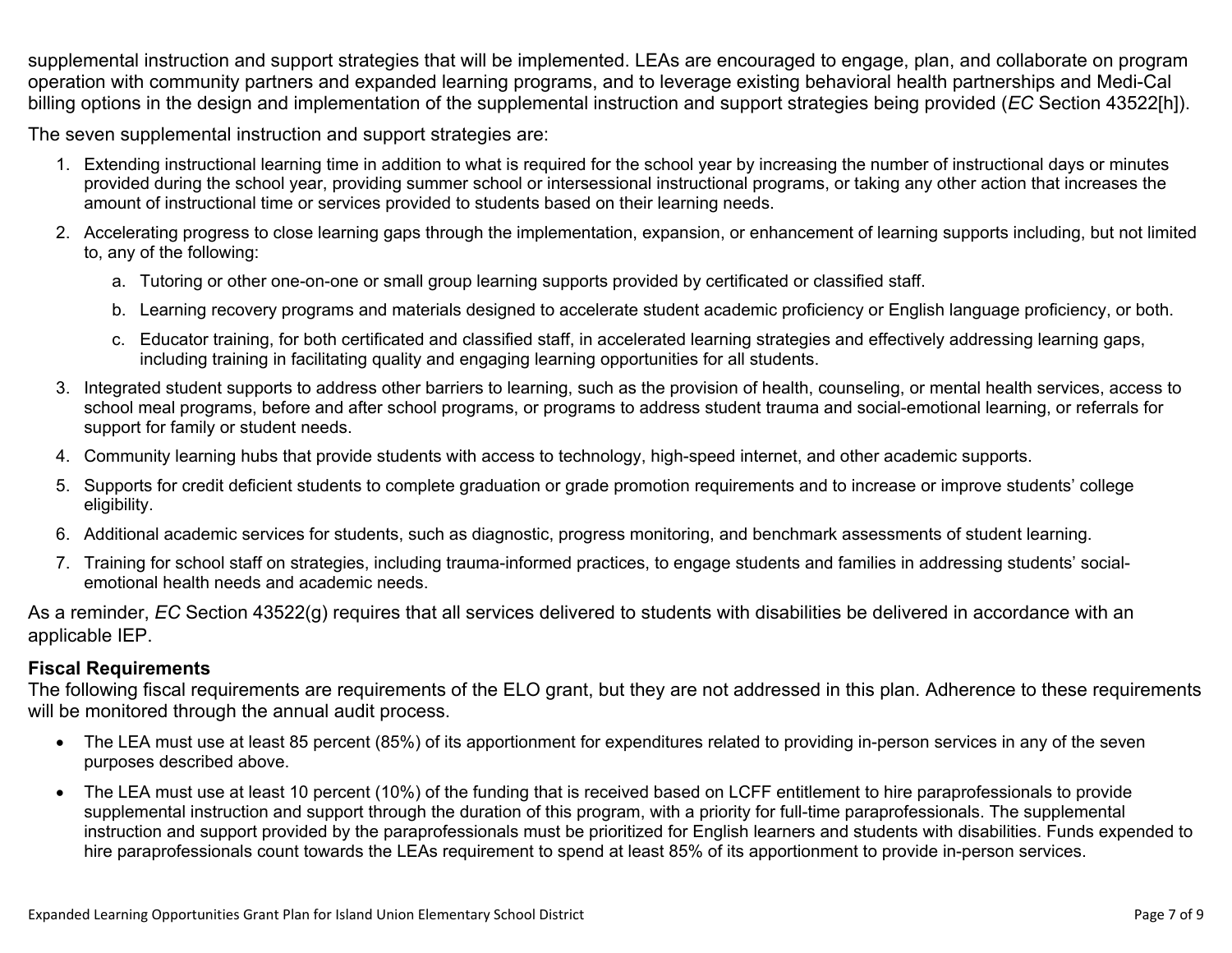<span id="page-7-0"></span>• An LEA may use up to 15 percent (15%) of its apportionment to increase or improve services for students participating in distance learning or to support activities intended to prepare the LEA for in-person instruction, before in-person instructional services are offered.

### **Instructions: Plan Descriptions**

Descriptions provided should include sufficient detail yet be sufficiently succinct to promote a broad understanding among the LEA's local community.

#### <span id="page-7-1"></span>**A description of how parents, teachers, and school staff were involved in the development of the plan**

Describe the process used by the LEA to involve, at a minimum, parents, teachers, and school staff in the development of the Expanded Learning Opportunities Grant Plan, including how the LEA and its community identified the seven supplemental instruction and support strategies that will be implemented. LEAs are encouraged to engage with community partners, expanded learning programs, and existing behavioral health partnerships in the design of the plan.

#### <span id="page-7-2"></span>**A description of how parents and guardians of students will be informed of the opportunities for supplemental instruction and support.**

Describe the LEA's plan for informing the parents and guardians of students identified as needing supplemental instruction and support of the availability of these opportunities, including an explanation of how the LEA will provide this information in the parents' and guardians' primary languages, as applicable.

#### <span id="page-7-3"></span>**A description of how students will be identified and the needs of students will be assessed**

Describe the LEA's plan for identifying students in need of academic, social-emotional, and other integrated student supports, including the LEA's plan for assessing the needs of those students on a regular basis. The LEA's plan for assessing the academic needs of its students may include the use of diagnostic and formative assessments.

As noted above in the Plan Requirements, "other integrated student supports" are any supports intended to address barriers to learning, such as the provision of health, counseling, or mental health services, access to school meal programs, before and after school programs, or programs to address student trauma and social-emotional learning, or referrals for support for family or student needs.

#### <span id="page-7-4"></span>**A description of the LEA's plan to provide supplemental instruction and support**

Describe the LEA's plan for how it will provide supplemental instruction and support to identified students in the seven strategy areas defined in the Plan Requirements section. As a reminder, the LEA is not required to implement each of the seven strategies; rather the LEA will to work collaboratively with its community to identify the strategies that will be implemented. The plan must include a description of how supplemental instruction and support will be provided in a tiered framework that bases universal, targeted, and intensive supports on students' needs for academic, social-emotional, and other integrated student supports. The plan must also include a description of how the services will be provided through a program of engaging learning experiences in a positive school climate.

As a reminder, *EC* Section 43522(g) requires that all services delivered to students with disabilities be delivered in accordance with an applicable individualized education program. Additionally, LEAs are encouraged to collaborate with community partners and expanded learning programs, and to leverage existing behavioral health partnerships and Medi-Cal billing options in the implementation of, this plan (*EC*  Section 43522[h]).